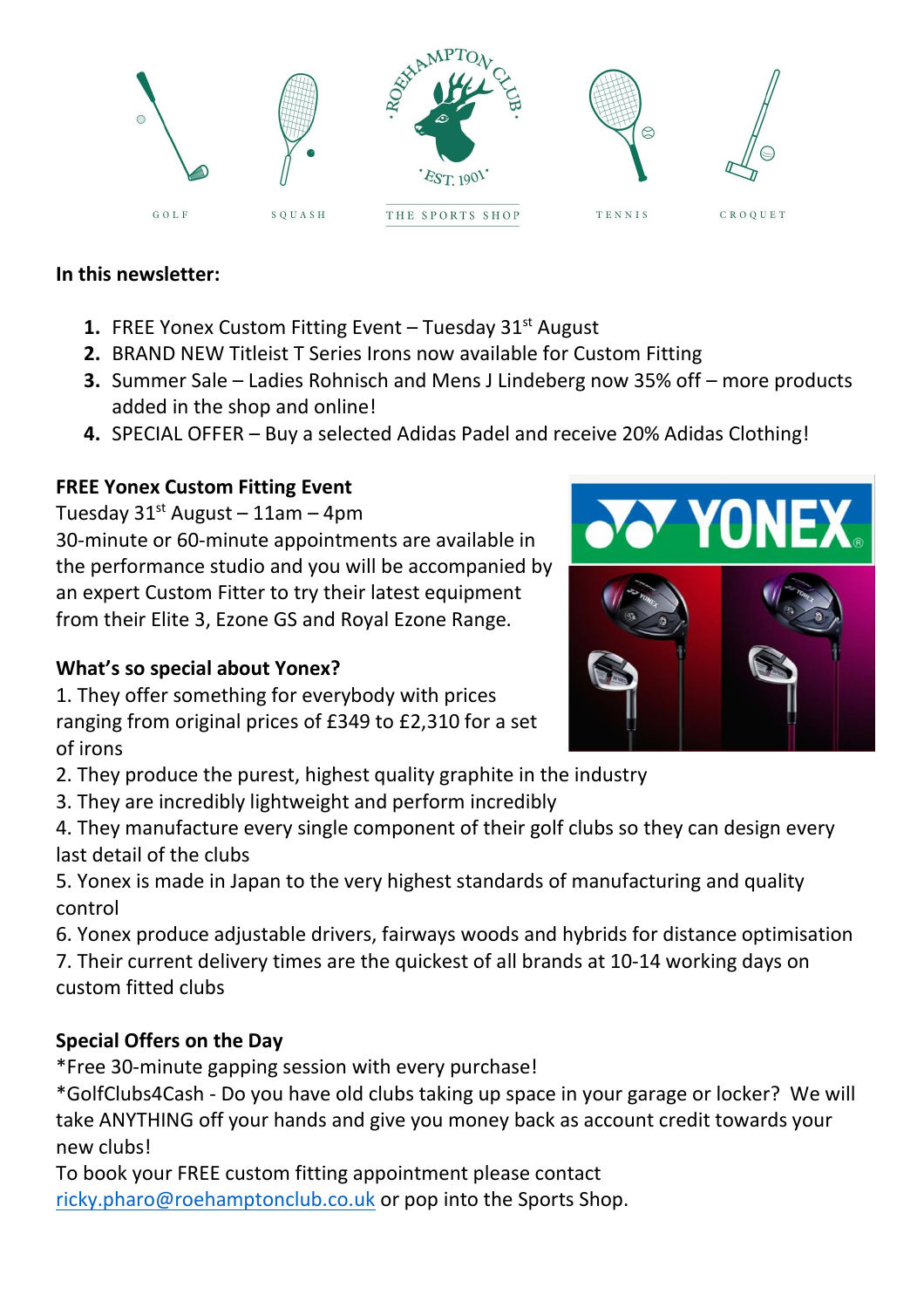#### **The New Titleist T – Series Irons – Available Now for Custom Fitting**

The much-anticipated Titleist T Series irons have just arrived ready for Custom Fitting in our Performance Studio with Trackman. The new T-Series irons are designed to provide the precise control any player needs to score lower. From form to feel to function, every aspect is crafted for you to feel on top of your game from your first iron of the day to your last.



Click the link to find out more about the New T Series Range:

# [Titleist Irons | Golf Irons | Titleist](https://www.titleist.co.uk/golf-clubs/golf-irons?sc_src=email_1464053&sc_lid=119954333&sc_uid=iQ3muVKfvP&sc_llid=59445&sc_customer=1632607&utm_source=Emarsys&utm_medium=email&utm_campaign=MKT-Clubs-TSeriesLaunch-08082021)

Click the link to find out what irons are most suited for your game with the Titleist Iron Selector tool: [Iron Selector | Find the Right Golf Iron | Titleist](https://www.titleist.co.uk/golf-clubs/irons-selector)

To book your FREE custom fitting with Trackman in the Performance studio please contact [ricky.pharo@roehamptonclub.co.uk](mailto:ricky.pharo@roehamptonclub.co.uk) or pop into the Sports Shop

# **Summer Sale – don't miss out!**

Our summer sale contines and we now have 35% off Ladies Rohnisch and Men's J Lindeberg clothing. Don't forget, any Sports Shop credit you may have on your account can be used on all our sale products – online or in the shop!

You can view the items on our online store, use our click and collect service or visit us in the Sports Shop to try on your favourite pieces. If you see something you like online, let us know and I can arrange for the item to be delivered to the shop within 48 hours for you to try. Below are just a few of our highlights, but you can click the links below to view the full options available in the 25% off Summer Sale.

[Women's SUMMER SALE](https://forefrontgolf.co.uk/collections/womens-summer-sale) – ForeFront Golf [Men's SUMMER SALE](https://forefrontgolf.co.uk/collections/mens-summer-sale) – ForeFront Golf

# **Highlights for her …**



**Röhnisch Ladies Comfort Stretch Skort** £51.95 £79.95



**Röhnisch Ladies Direction** Poloshirt £38.95 £59.95

Röhnisch Ladies Miko **Sleeveless Poloshirt** £37.00 £56.95

Röhnisch Ladies Direction

Sleeveless

£37.00 £56.95



Röhnisch Ladies Kia Skort £14.95 £69.95 **SALE** 



Röhnisch Ladies Sophie

**Sleeveless Poloshirt** 

£42.20 £64.95



Röhnisch Ladies Embrace Skort £51.95 £79.95



**Röhnisch Ladies Element Block Poloshirt** £19.95 £59.95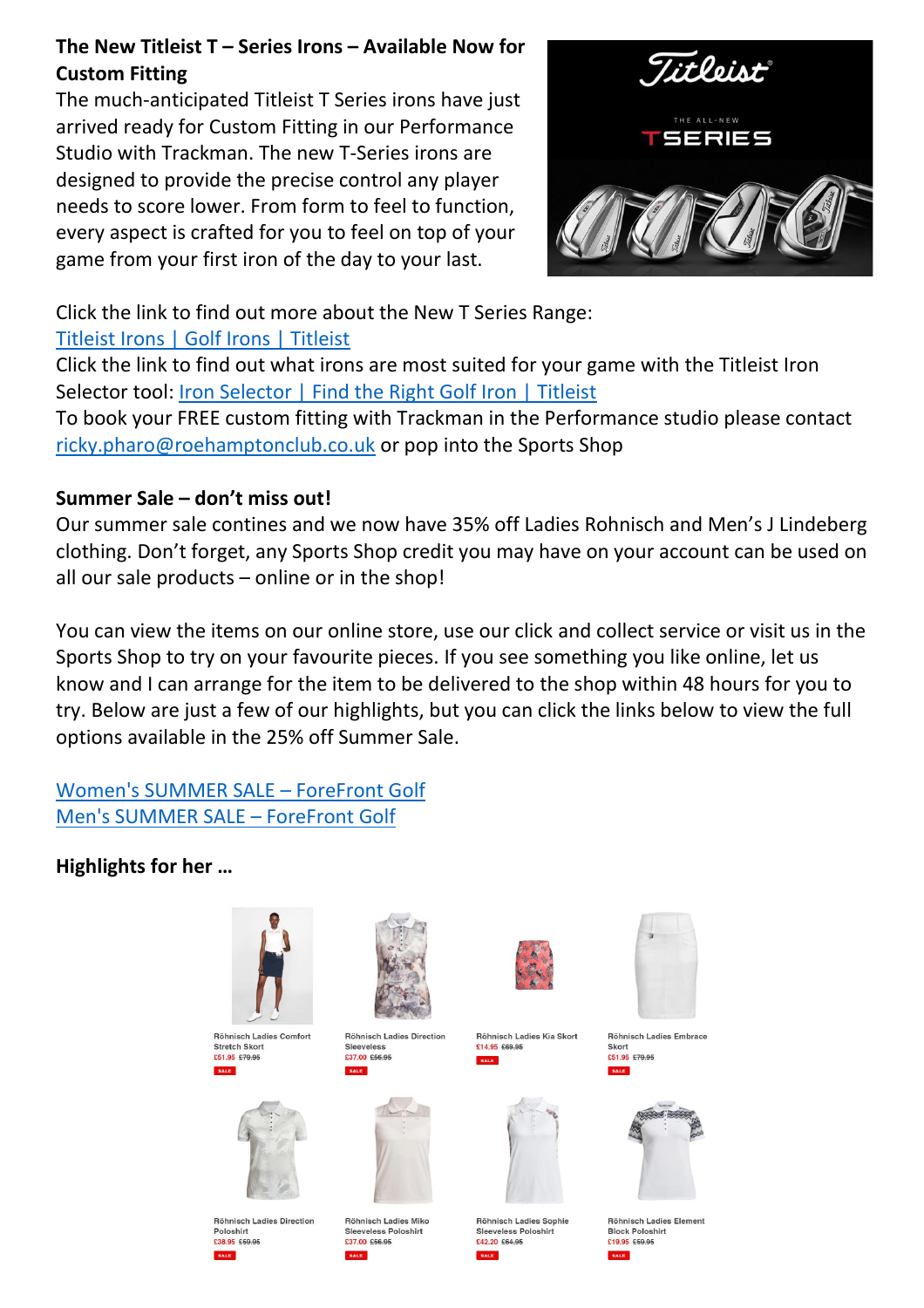#### **Highlights for him …**



J.Lindeberg Jay Slim Fit Gol £52.00 £80.00

J.Lindeberg Tour Tech Reg Fit **Golf Polo** £42.25 £65.00



J.Lindeberg Owen Slim Fit



J.Lindeberg Stan Regular Fit **Golf Polo** £42.25 £65.00

# **Buy any of the following Padels and receive 20% off all tennis / padel tennis clothing**

# **We have demo rackets available so you can try before you buy**



#### **ADIPOWER LITE - £174.99**

The new ADIPOWER LITE padel has a fibreglass cover and is very comfortable to play with. Its diamond shape gives it a very good power. Resolutely oriented towards comfort and power, it will seduce offensive players thanks to a soft performance EVA foam that allows a maximum of speed when coming out of the racket. The plus of this racquet is the "relief" coating which increases spin on shots.

Who is the ideal player for this racquet?

The new ADIPOWER LITE is aimed at intermediate and advanced players looking for great power and comfort.

#### **ADIPOWER CONTROL LITE - £174.99**

The new ADIPOWER CTRL LITE padel has a fibreglass cover and is very comfortable to play with. Its round shape gives it a very good control and a maximum manoeuvrability.

With a focus on comfort and control, it will appeal to precise players. Thanks to the soft performance EVA foam, the racquet offers maximum racquet exit speed while still providing plenty of power. The added bonus of this racquet is a "relief" coating that increases spin on shots.